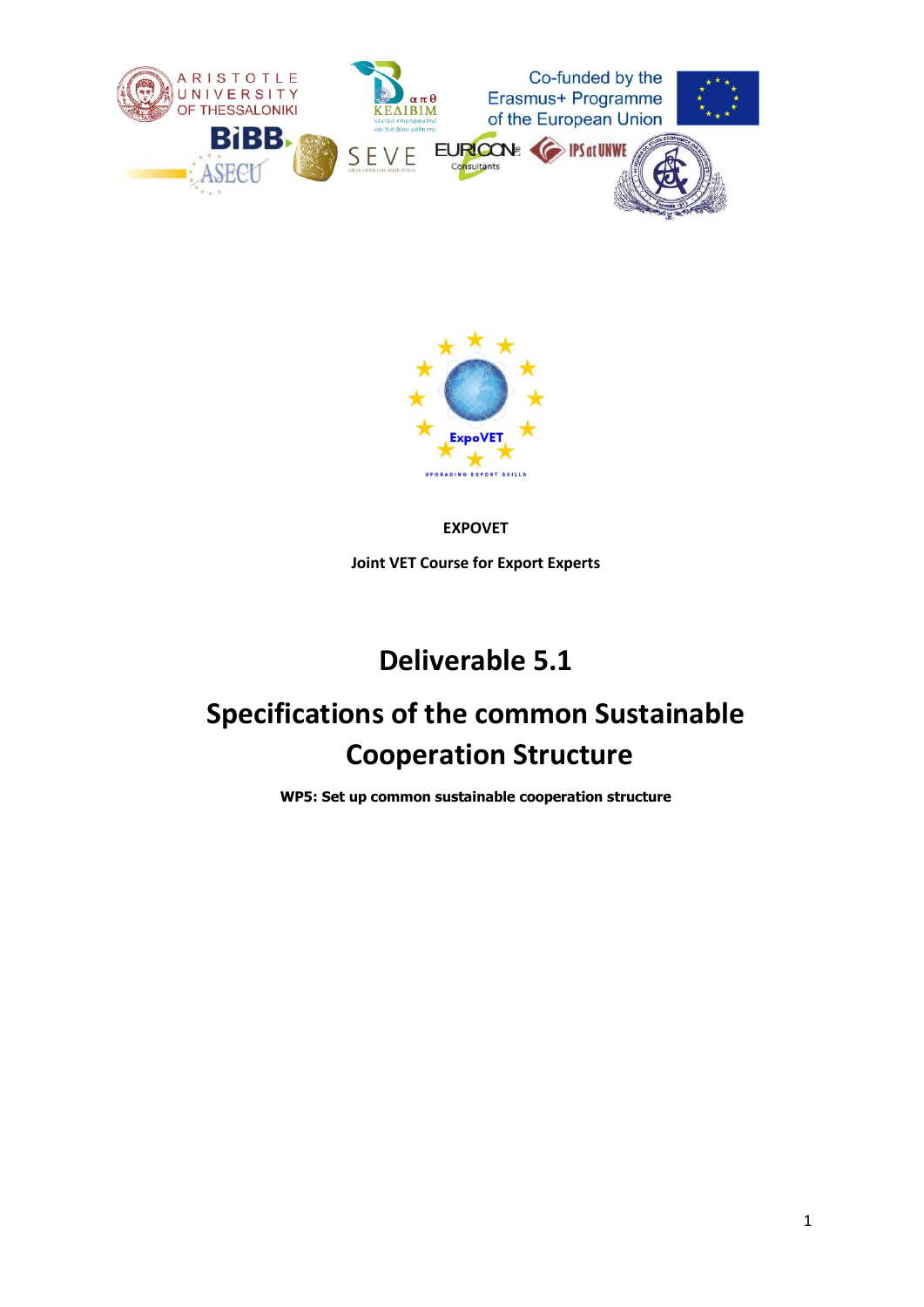

## **Table of Contents**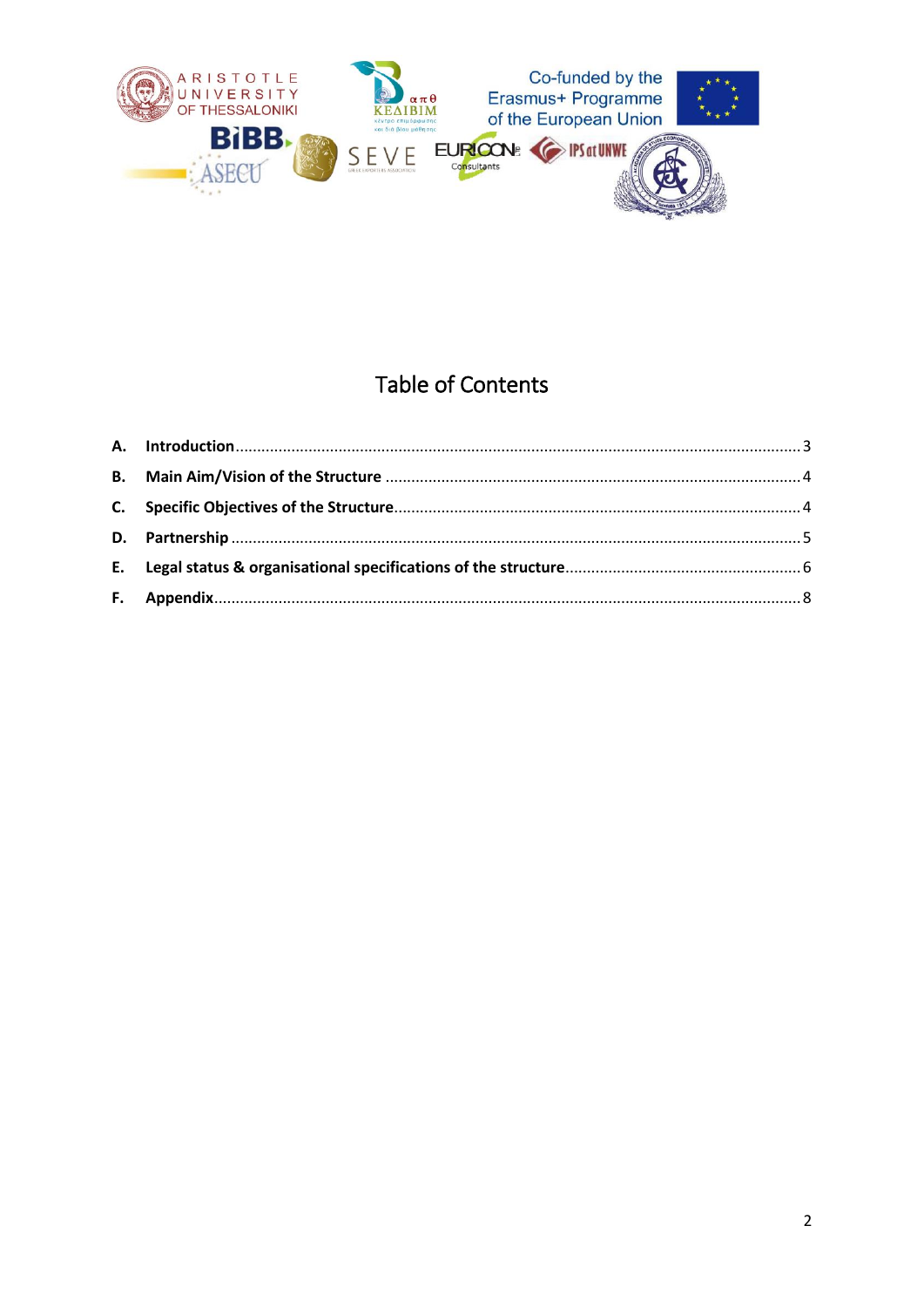

#### <span id="page-2-0"></span>**A. Introduction**

The specific deliverable incorporates the results of a short survey among the initial participants of the proposed cooperation structure and members of EXPOVET consortium. The survey was implemented under the WP5: Set up common sustainable cooperation structure. The main purpose of the survey was the specification of the structure's characteristics as well as the procedures of its establishment by all partners via a common and bottom up approach. Three Universities (ASE, UNWE, AUTH) and SEVE answered questions and provided feedback, comments and suggestions to proposed characteristics of the structure by ASECU. The relevant questionnaire is included in the Annex of this document.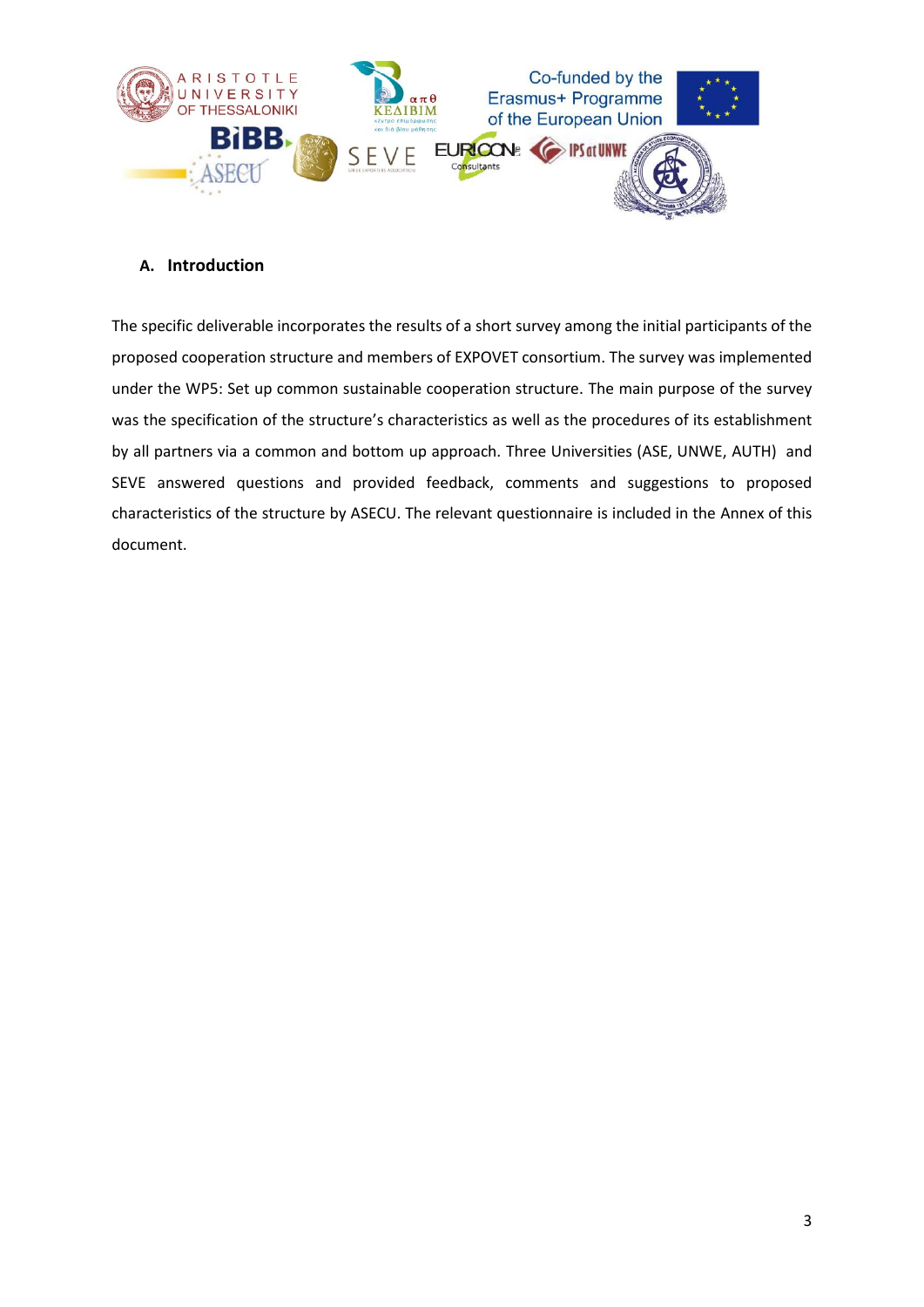

#### <span id="page-3-0"></span>**B. Main Aim/Vision of the Structure**

The main aim of the proposed structure will be:

- 1. To ensure transparency, comparability, and mutual recognition of VET qualifications,
- 2. To increase employability of VET learners, through enhanced work-based learning and inbuilt mobility opportunities.
- 3. To strengthen the linkage between VET Education and Applied Research
- 4. Το strengthen the digital transformation of VET education
- 5. To achieve high standards of VET training

The partnership will pursue the achievement of all the above by providing solutions and confronting all difficulties that might occur. Some of them are foreseen by the partners and are listed below:

- Covid-19 sanitary crisis is strongly affecting the capacity of different organisations to provide high quality in-person VET courses and also is negatively affecting the employability in the field of export activities (supply chain and logistics, long distance transport and trade, etc). The training capacity could be recovered throughout the increased capacity to provide online courses as well as hybrid programs that are capable on the one hand to mitigate the sanitary risks and on the other hand to proficiently mix the online lecturing delivery and the practical skills accomplishment, through placements and apprenticeship
- Financial obstacles, Bureaucracy
- Lack of participation interest due to fees or the period of the course
- Difficulties in selecting the proper target groups

#### <span id="page-3-1"></span>**C. Specific Objectives of the Structure**

The specific objectives of the structure are:

- 1. To facilitate the preparation and implementation of the joint EXPOVET course at transnational level
- 2. To promote the joint EXPOVET course at transnational level to attract new learners (students and people of business).
- 3. To provide administrative and logistic support to its core partners for the implementation of the joint EXPOVET course.
- 4. To promote and support mobility among the participating students in the EXPOVET courses
- 5. To promote and support work-based learning and cooperation with companies Strengthen the work based learning, by fostering the linkage between academic and business representatives.
- 6. To keep track of the mobility of learners within the network. (e.g. the members of the network need to provide a report to the central administration of the structure regarding mobility e.g. who was mobilised where and why)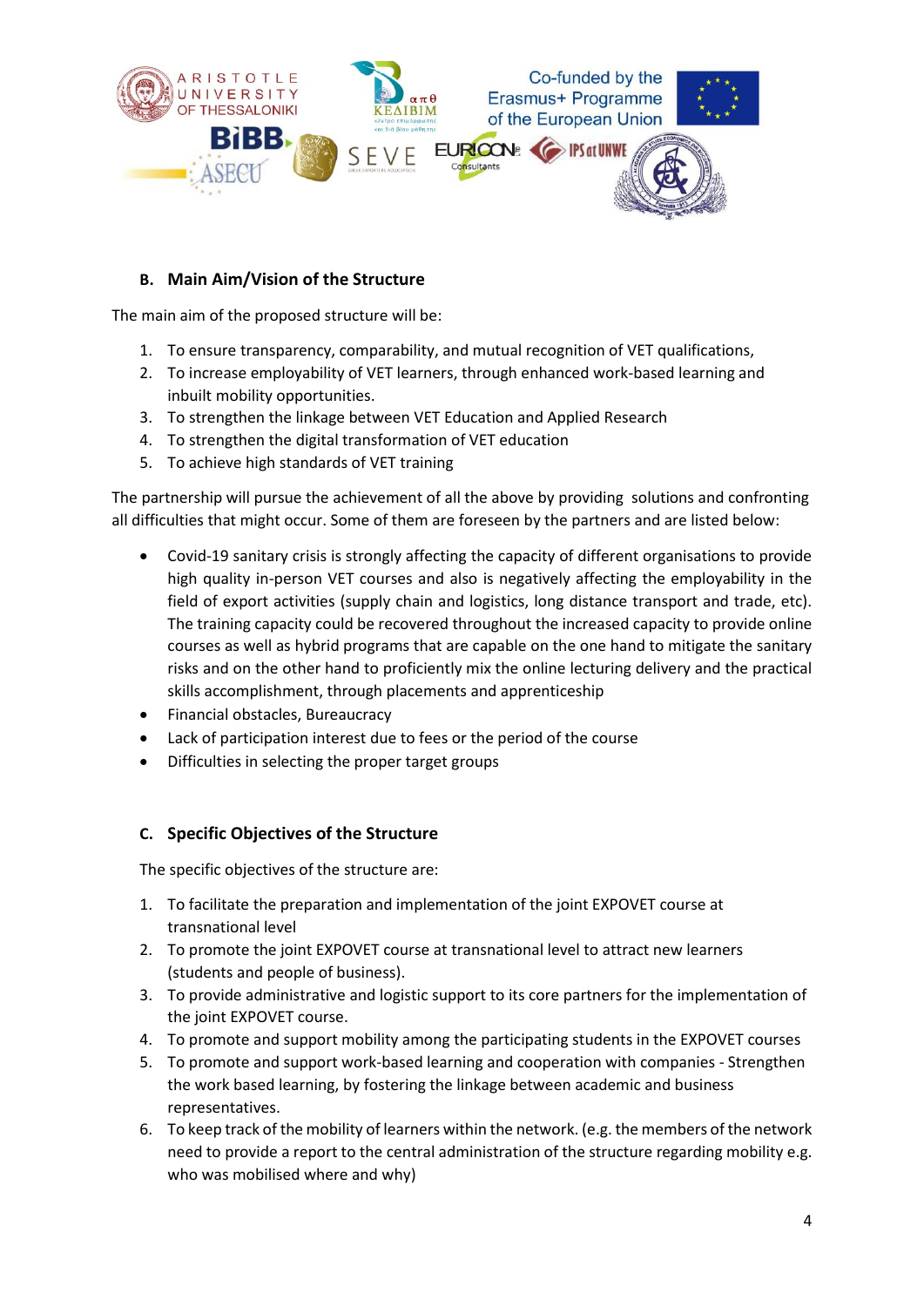

- 7. To support the mechanism for the mutual recognition of qualifications. More specifically, the structure will have the role of a repository of all relevant documentation, related to mutual recognition of qualifications.
- 8. To organise the provision of the course
- 9. To coordinate all procedures related with the update of the course and enrich its content.
- 10. To implement any kind of networking and co-operating activities.

The administrative services that could be associated with the structure and could contribute furthermore to the accomplishment of all above objectives are:

- ASECU office
- BUES department in ASE that provides support for apprenticeship activities at level of each Faculty
- Relevant service in UNWE
- Relevant service in AUTH

#### <span id="page-4-0"></span>**D. Partnership**

#### Core partners

- At initial stage, the core partners will be the 3 universities participating at EXPOVET with their VET/LLL structures (ASE, AUTH and UNWE). The core partners are defined as those that will be responsible for the provision of the course.
- ASECU will be hosting the network (ASECU office, website of ASECU) and will have the responsibility of its coordination and promotion.

#### Other associated partners

 The associated partners are defined as the actors that will consult and provide advice to the Core Partners about the new needs of the market and of the sector to update the content of the course. Additionally, they are going to facilitate the work-based learning by finding and providing lists of placements.

#### *Proposed associated partners from each country are:*

- 1. Romania:
	- National Association of Exporters and Importers in Romania (ANEIR)
	- Romanian Business Stock Exchange
	- Romanian Foreign Investors Council
- 2. Bulgaria
	- Bulgarian Chamber of Commerce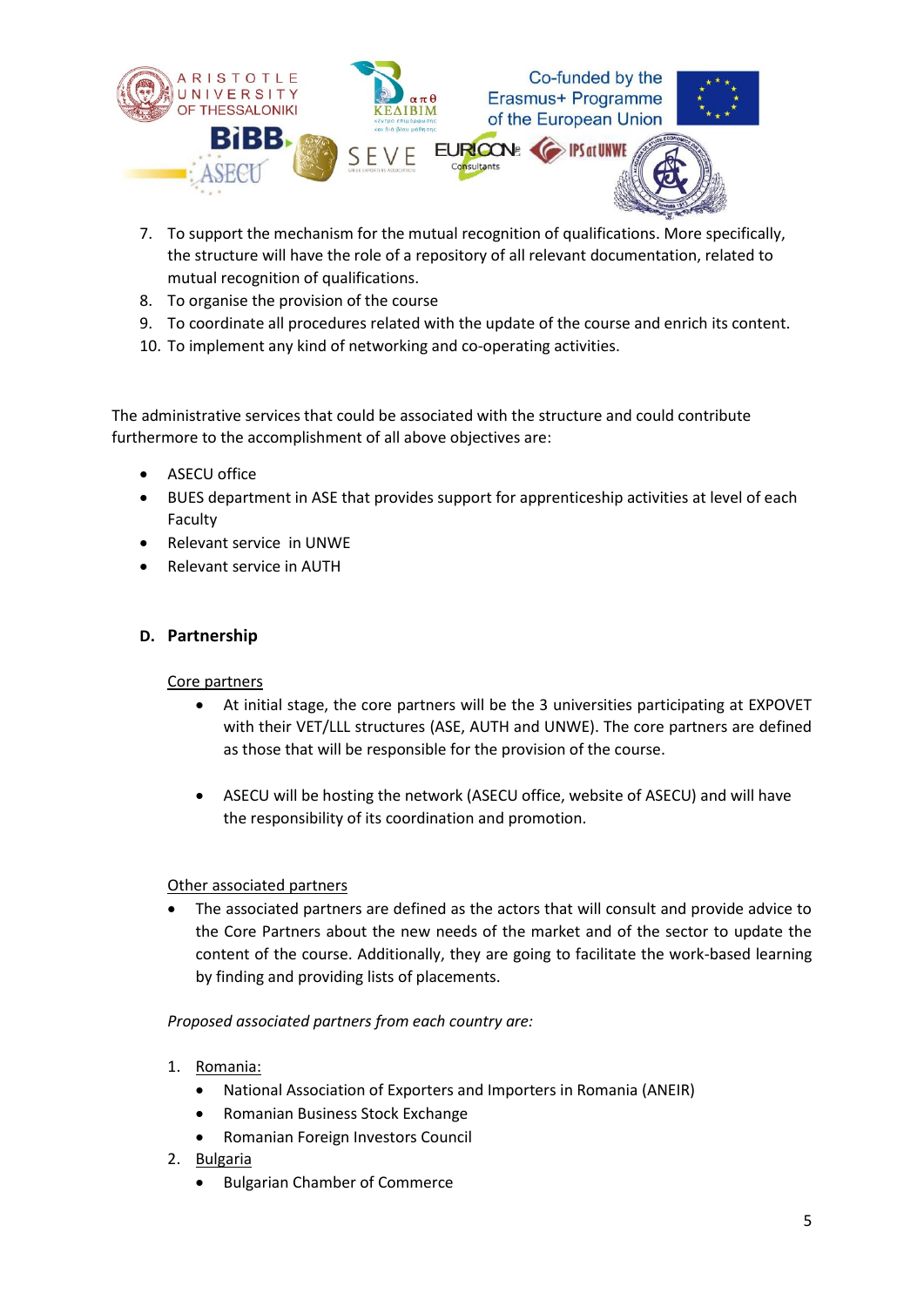

- 3. Greece
	- SEVE
	- Hellenic Logistics Association
	- Region of Central Macedonia
	- Alexander Innovation Zone (https://www.thessinnozone.gr/en/)
	- OKThess (https://okthess.gr)
	- American Farm School Thessaloniki
	- EKETA (https://www.certh.gr/root.en.aspx)

*Further activities that could be envisaged with the contribution of the above associate partners are:* 

- Facilitating linkage between business environment and research in the field of export and supply chain to develop joint research projects and provide up-dated training content for the VET and other academic courses.
- Organization of scientific conferences that will promote the creation of new knowledge in conjunction with the international scientific community
- Setting up working groups and organizing meetings to exchange information and knowledge
- Creating a logo and a communication plan
- Video support statements by some prominent experts in the field

#### <span id="page-5-0"></span>**E. Legal status & organisational specifications of the structure**

The network among tertiary VET/LLL structures of the 3 participating universities and ASECU will not have a legal entity form (Initially). However, its establishment will be based on a multilateral Memorandum of Understanding (MoU).

#### **Organizational structure:**

- 1. General Assembly,
- 2. Steering Committee with 1 representative per university and 1 representative from the companies which will be meeting semi-annually,
- 3. 1 Structure Coordinator: ASECU will be responsible for the coordination of the structure.

A Board of Professors will be responsible for the negotiation with the new members determining their future participation according to prerequisites of the MoU

Activities of the Structure Coordinator:

- 4. Responsible for the initial examination of candidate members according to the prerequisites determined by the MoU.
- 5. Issuing Quality Reports
- 6. Coordination of General Assembly's meetings
- 7. Support of the Network's Events and Conferences
- 8. Secretariate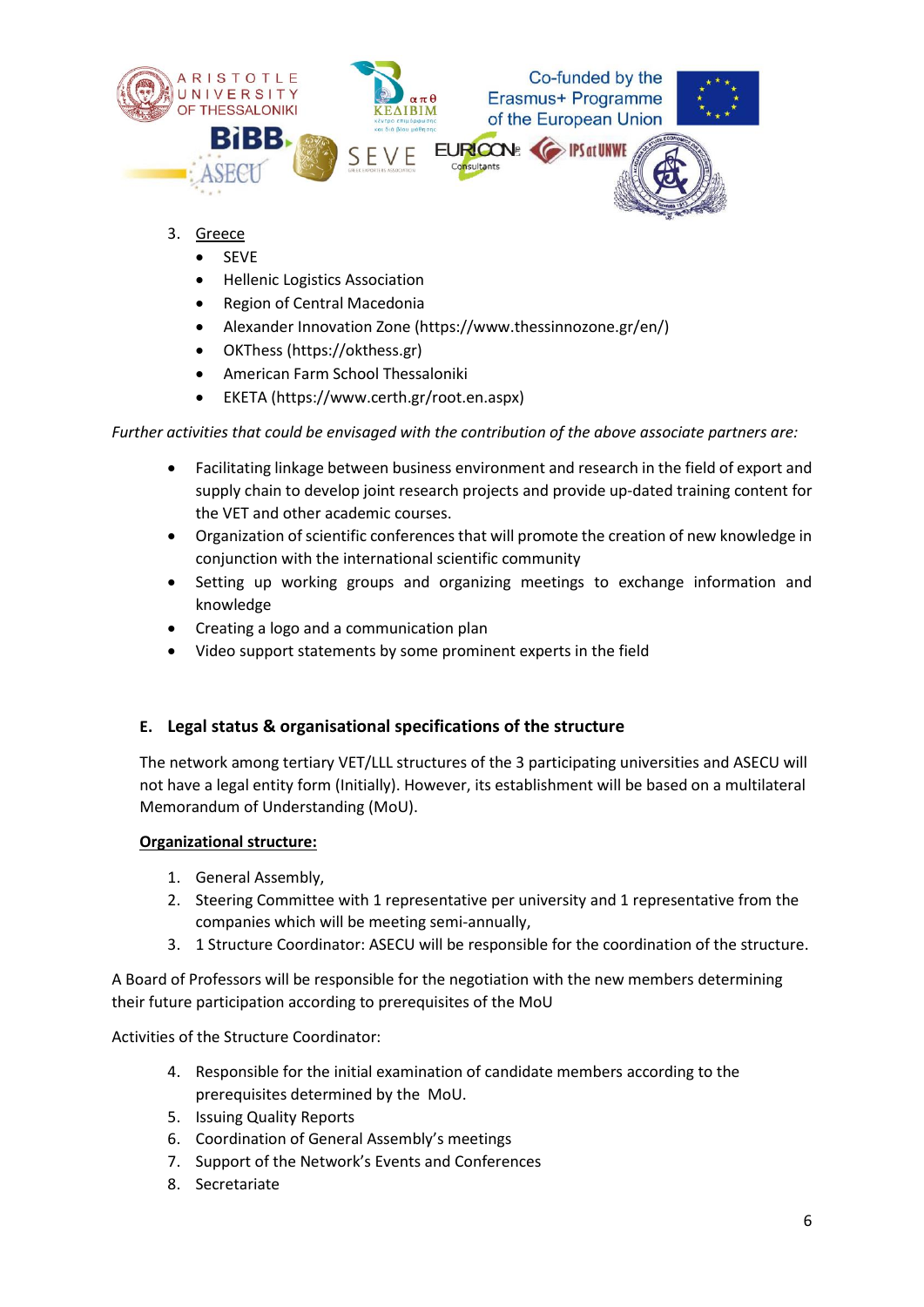

#### Further aspects:

- Taking into account the provisions (recommendations) offered by Erasmus+ programme for the formalisation of Consortium (the Guidelines for EMJMD consortium agreements could be also considered - [https://eacea.ec.europa.eu/sites/eacea](https://eacea.ec.europa.eu/sites/eacea-site/files/documents/2a_guidelines-for-consortium-agreement.pdf)[site/files/documents/2a\\_guidelines-for-consortium-agreement.pdf](https://eacea.ec.europa.eu/sites/eacea-site/files/documents/2a_guidelines-for-consortium-agreement.pdf) (ASE and UNWE)
- Το confront bureaucracy and other financial obstacles etc, it was also suggested this network to be represented through an MoU.(SEVE)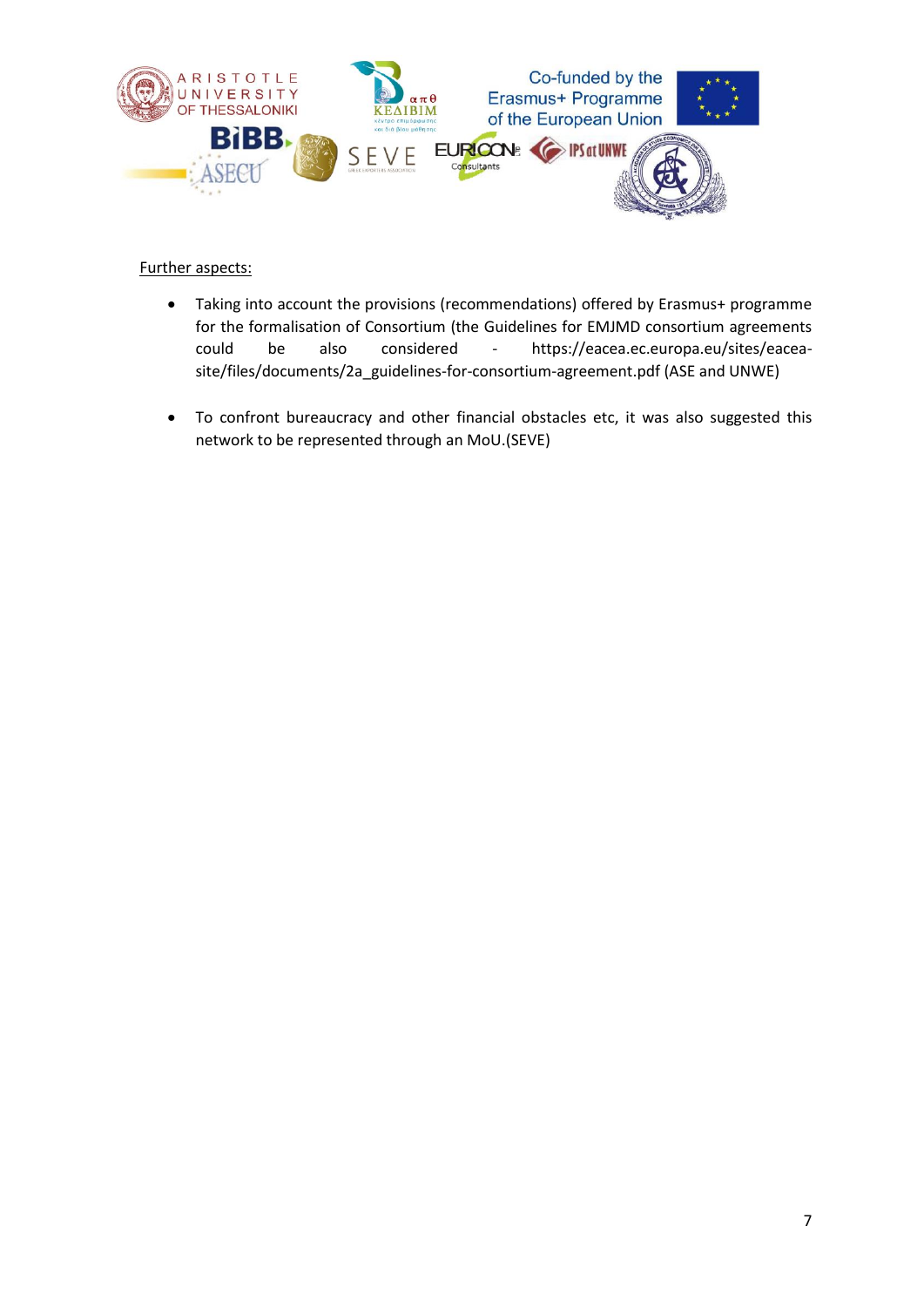

<span id="page-7-0"></span>**F. Appendix** 

### **Deliverable 5.1 Questionnaire**

### **Specifications of the common sustainable cooperation structure**

Dear partners,

In the framework of WP5: "Set up common sustainable cooperation structure" we need to specify the operational characteristics of the EXPOVET cooperation structure as well as the procedures required for its establishment.

We kindly ask each participating university to fill the following table. You will find in the first column the list of characteristics of the cooperation structure; the second column includes questions related to the characteristics; the third column is for you to insert your answer. The numbers in the third column correspond the questions.

| <b>Table of Content</b>                                                                                                                                                                                                                                                                                                            | <b>Corresponding questions to be</b><br>answered by the three<br>participating Universities                                                                                                                                                                                                    | <b>Answer</b> |
|------------------------------------------------------------------------------------------------------------------------------------------------------------------------------------------------------------------------------------------------------------------------------------------------------------------------------------|------------------------------------------------------------------------------------------------------------------------------------------------------------------------------------------------------------------------------------------------------------------------------------------------|---------------|
| A. Main aim/vision of the structure:<br>Our project proposal defines as objectives<br>of the cooperation:<br>to ensure transparency, comparability,<br>and mutual recognition of<br>qualifications,<br>to increase employability of VET<br>learners through enhanced work-based<br>learning and inbuilt mobility<br>opportunities. | 1.<br>Which other objectives could<br>be relevant according to the<br>viewpoint of your own<br>university/organization? (If any)<br>Which difficulties might occur?<br>2.<br>How can we overcome these<br>3.<br>difficulties?<br>Do you have anything else to<br>4.<br>add on this aim/vision? |               |
| Specific objectives of the structure<br>В.                                                                                                                                                                                                                                                                                         |                                                                                                                                                                                                                                                                                                |               |
| To facilitate the preparation and<br>implementation of the joint EXPOVET<br>course at transnational level                                                                                                                                                                                                                          | 1.<br>How do you think the structure<br>could contribute to the<br>realization of the work-based<br>learning?                                                                                                                                                                                  | $1.$<br>      |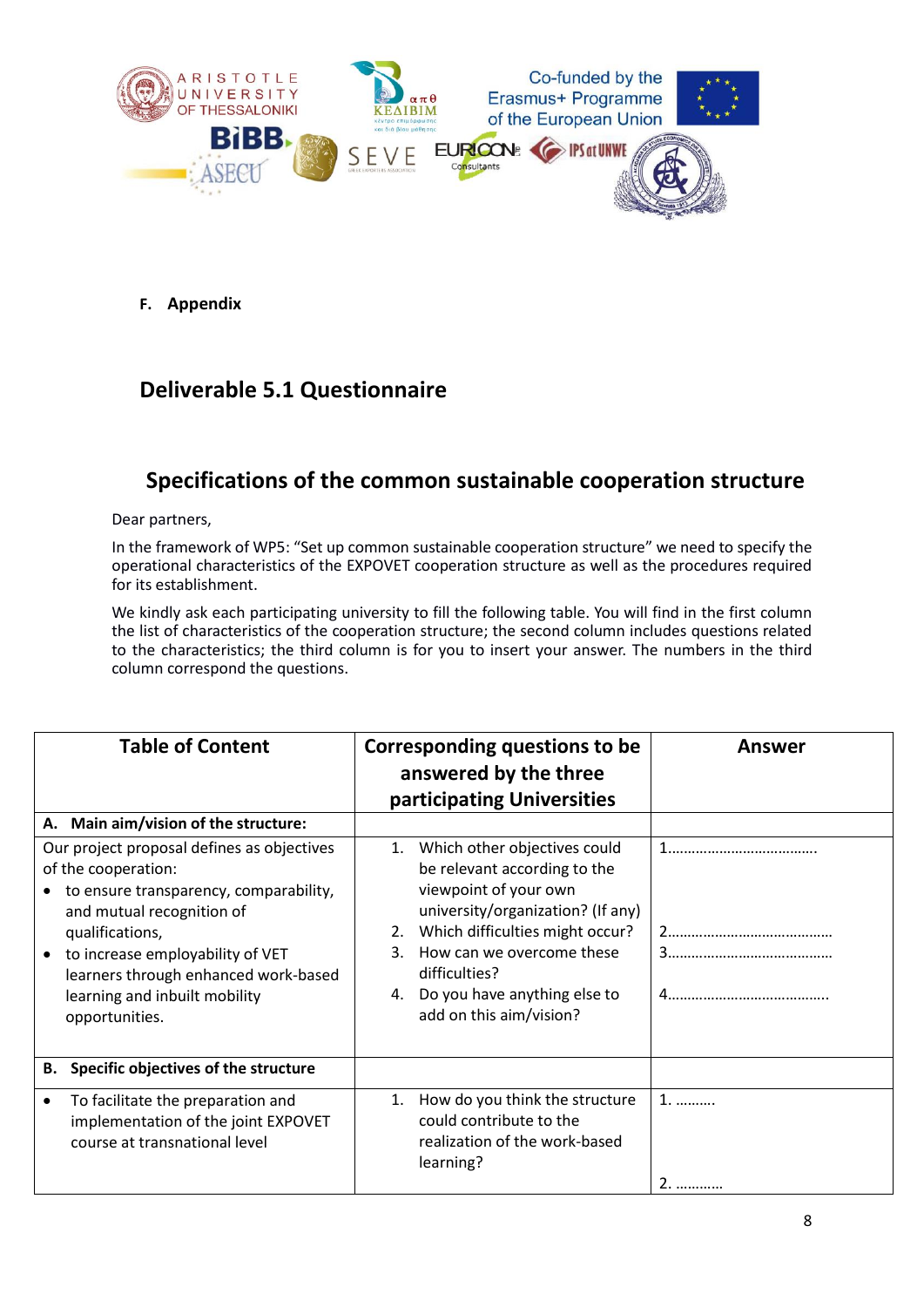

|    | To promote the joint EXPOVET course                                       |    | 2. | Do you have in each University       |    |    |
|----|---------------------------------------------------------------------------|----|----|--------------------------------------|----|----|
|    | at transnational level to attract new                                     |    |    | an apprenticeship                    |    |    |
|    | learners (students and people of                                          |    |    | administrative service? And if       |    |    |
|    | business) to participate in the joint                                     |    |    | there is, how the structure          |    |    |
|    | transnational course.                                                     |    |    | could associate with it?             |    |    |
|    | To provide administrative support to its                                  |    |    |                                      |    |    |
|    | core partners for the implementation                                      |    |    |                                      |    |    |
|    | of the joint EXPOVET course.                                              |    |    |                                      |    |    |
|    | To promote and support mobility                                           |    |    |                                      |    |    |
|    | among the participating students in the                                   |    |    |                                      |    |    |
|    | <b>EXPOVET courses</b>                                                    |    |    |                                      |    |    |
|    | To promote and support work-based                                         |    |    |                                      |    |    |
|    | learning and cooperation with                                             |    |    |                                      |    |    |
|    | companies.                                                                |    |    |                                      |    |    |
|    | To keep track of the mobility of                                          |    |    |                                      |    |    |
|    | learners within the network. (The                                         |    |    |                                      |    |    |
|    | members of the network need to                                            |    |    |                                      |    |    |
|    | provide a report to the central                                           |    |    |                                      |    |    |
|    | administration of the structure                                           |    |    |                                      |    |    |
|    | regarding mobility e.g. who was                                           |    |    |                                      |    |    |
|    | mobilised where and why)                                                  |    |    |                                      |    |    |
| ٠  | To support the mechanism for the                                          |    |    |                                      |    |    |
|    | mutual recognition of qualifications                                      |    |    |                                      |    |    |
|    | (repository of relevant documentation)                                    |    |    |                                      |    |    |
|    | To organise the provision of the course                                   |    |    |                                      |    |    |
| ٠  | To coordinate all procedures related<br>with the update of the course and |    |    |                                      |    |    |
|    | enrich its content.                                                       |    |    |                                      |    |    |
| ٠  | To implement any kind of networking                                       |    |    |                                      |    |    |
|    | and co-operating activities.                                              |    |    |                                      |    |    |
| C. | Partnership                                                               |    |    |                                      |    |    |
|    | Core partners: At initial stage, the core                                 | 1. |    | Do you agree with the definition of  | 1. | .  |
|    | partners will be the 3 universities                                       |    |    | core partners as well as the scope   |    |    |
|    | participating at EXPOVET with their                                       |    |    | of their responsibility?             |    |    |
|    | VET/LLL structures. The core partners                                     |    |    |                                      |    |    |
|    | are defined as those that will be                                         | 2. |    | Could you please state possible      |    | 2. |
|    | responsible for the provision of the                                      |    |    | associated partners from your own    |    |    |
|    | course.                                                                   |    |    | country?                             |    |    |
|    | Other associated partners (e.g. ASECU,                                    |    |    |                                      |    |    |
|    | Employers' Associations, Exporters'                                       | 3. |    | Which activities further to the ones |    | 3. |
|    | Associations (like SEVE) from Greece,                                     |    |    | listed in the first column could be  |    |    |
|    | Romania, Bulgaria). The associated                                        |    |    | envisaged?                           |    |    |
|    | partners are defined as the actors that                                   |    |    |                                      |    |    |
|    | will consult and provide advice to the                                    |    |    |                                      |    |    |
|    | Core Partners about the new needs of                                      |    |    |                                      |    |    |
|    | the market and of the sector to update                                    |    |    |                                      |    |    |